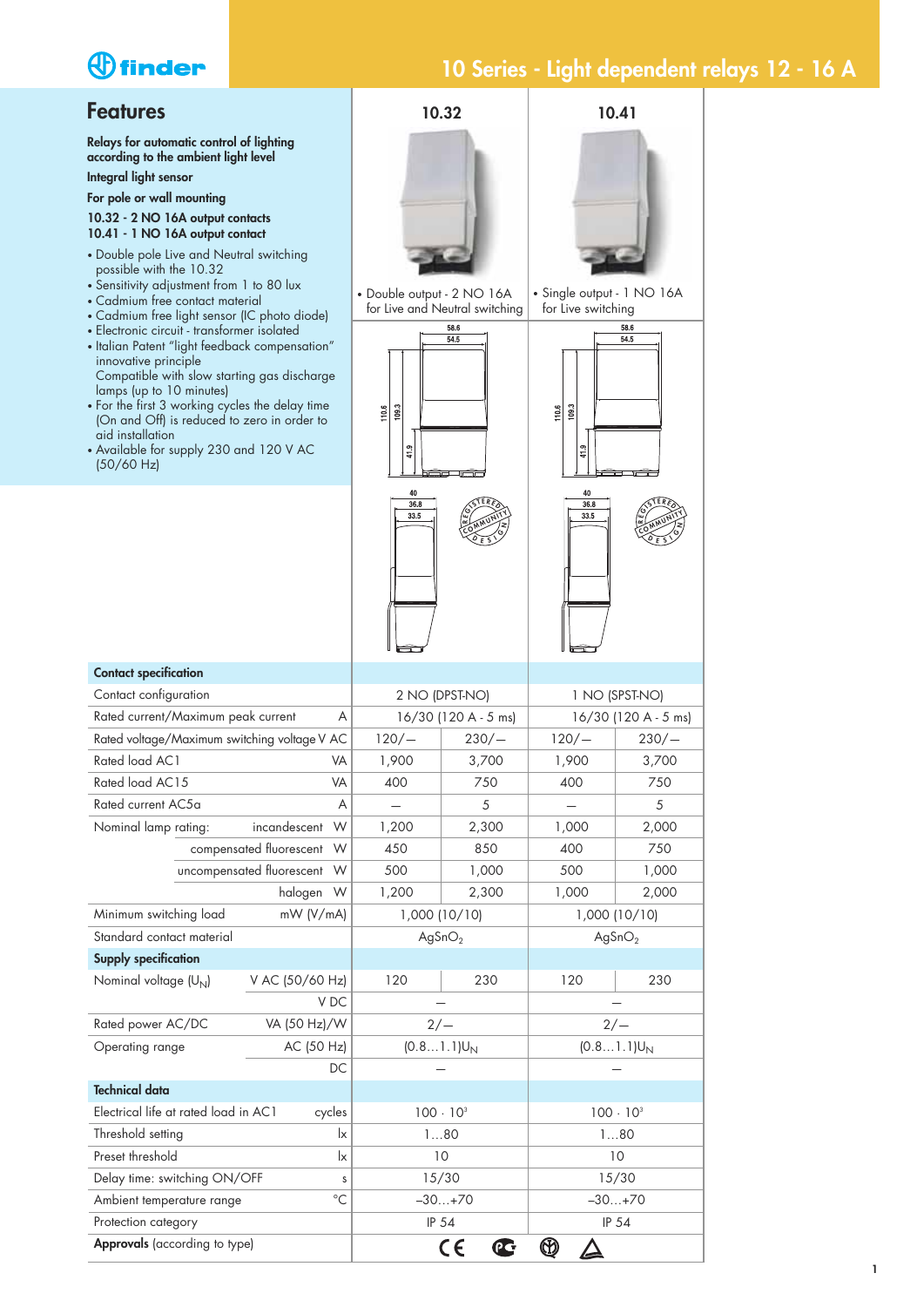# *<u>Ofinder</u>*

### **Features**

**Relays for automatic control of lighting according to the ambient light level Integral light sensor**

**For pole or wall mounting**

- **10.42 Two independent 16A outputs with individual lux setting**
- **10.51 Miniature single 12A NO output**
- 
- Sensitivity adjustment from 1 to 80 lux
- 
- Cadmium free contact material
- Electronic circuit transformer isolated
- (10.42 type) • Italian Patent "light feedback compensation" innovative principle (10.51 type)
- For the first 3 working cycles the delay time (On and Off) is reduced to zero in order to aid installation
- Available for supply 230 and 120 V AC (50/60 Hz)
- Prewired with silicone wire, 500 mm length (10.61 type)





**Technical data**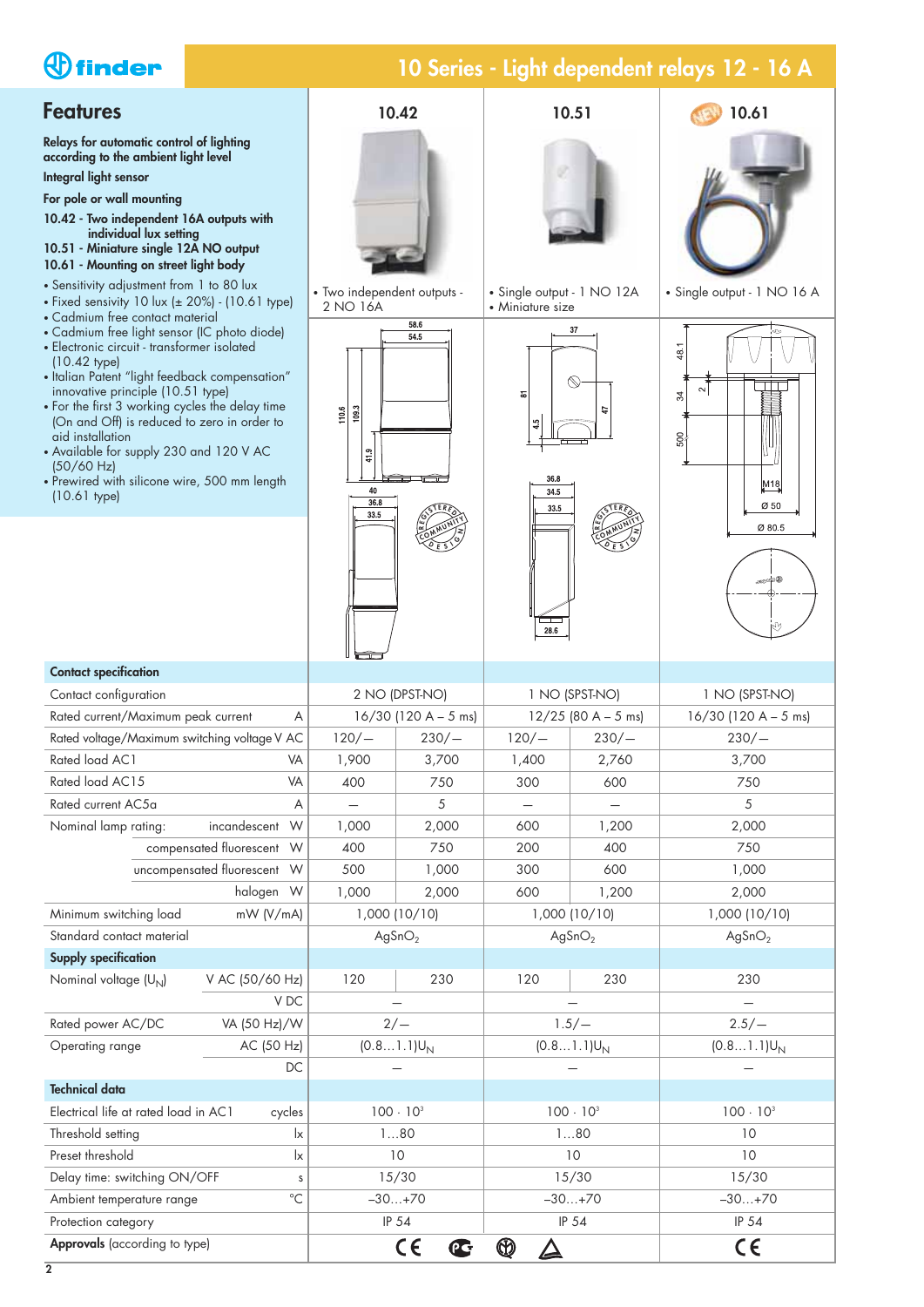

### **Ordering information**

Example: 10 series light dependent relay, 2 NO (DPST-NO) 16 A contact, screw terminal connections, 230 V AC supply.



## **Technical data**

| <b>Insulation</b>                                            |                  | 10.32 / 41 / 42          |                                           | 10.51          |                | 10.61                        |
|--------------------------------------------------------------|------------------|--------------------------|-------------------------------------------|----------------|----------------|------------------------------|
| Dielectric strength between open contacts V AC 1,000         |                  |                          |                                           | 1,000          |                | 1,000                        |
| <b>Conducted disturbance immunity</b>                        |                  |                          |                                           |                |                |                              |
| Surge (1.2/50 $\mu$ s) on L and N (differential mode) kV   4 |                  |                          |                                           | $\overline{4}$ |                | 6                            |
| Other data                                                   |                  |                          |                                           |                |                |                              |
| Cable grip                                                   | $\varnothing$ mm | (8.912)                  |                                           | (7.59)         |                | —                            |
| Screw torque                                                 | Nm               | 0.8                      |                                           | 0.8            |                | —                            |
| Max. wire size                                               |                  | solid cable              | stranded cable solid cable                |                | stranded cable | $\overline{\phantom{0}}$     |
|                                                              | mm <sup>2</sup>  | 1x6 / 2x4                | 1x6 / 2x2.5                               | 1x6 / 2x4      | 1x4 / 2x2.5    | $\overline{\phantom{0}}$     |
|                                                              | <b>AWG</b>       | 1x10 / 2x12              | $\frac{1}{1}$ $\times$ 10 / 2 $\times$ 14 | 1x10 / 2x12    | 1x12 / 2x14    |                              |
| <b>Output wires</b>                                          |                  |                          |                                           |                |                |                              |
| Material                                                     |                  | $\overline{\phantom{0}}$ |                                           | -              |                | Silicone rubber UV resistant |
| Size                                                         | mm <sup>2</sup>  |                          |                                           | -              |                | 1.5                          |
| Length                                                       | mm               | $\overline{\phantom{0}}$ |                                           | —              |                | 500, ends-ferruled           |
| Rated insulation voltage                                     | kV               | $\overline{\phantom{m}}$ |                                           | –              |                | 0.6 / 1                      |
| Max temperature                                              | $^{\circ}C$      |                          |                                           |                |                | 120                          |

#### **Functions**

| $LED*$ |                | 10.32 / 10.41 / 10.42        | 10.51          |                              |  |
|--------|----------------|------------------------------|----------------|------------------------------|--|
|        | Supply voltage | NO output contact            | Supply voltage | NO output contact            |  |
|        | <b>OFF</b>     | Open                         | OFF or ON      | Open                         |  |
|        | ON             | Open                         | ON             | Closed                       |  |
|        | ON             | Open<br>(Timing in Progress) | ON             | Open<br>(Timing in Progress) |  |
|        | ON             | Closed                       |                |                              |  |

\* The LED is located under the terminal cover, close to the Lux adjustment knob. It indicates the contact status and assists in the test and setting of the correct light threshold level.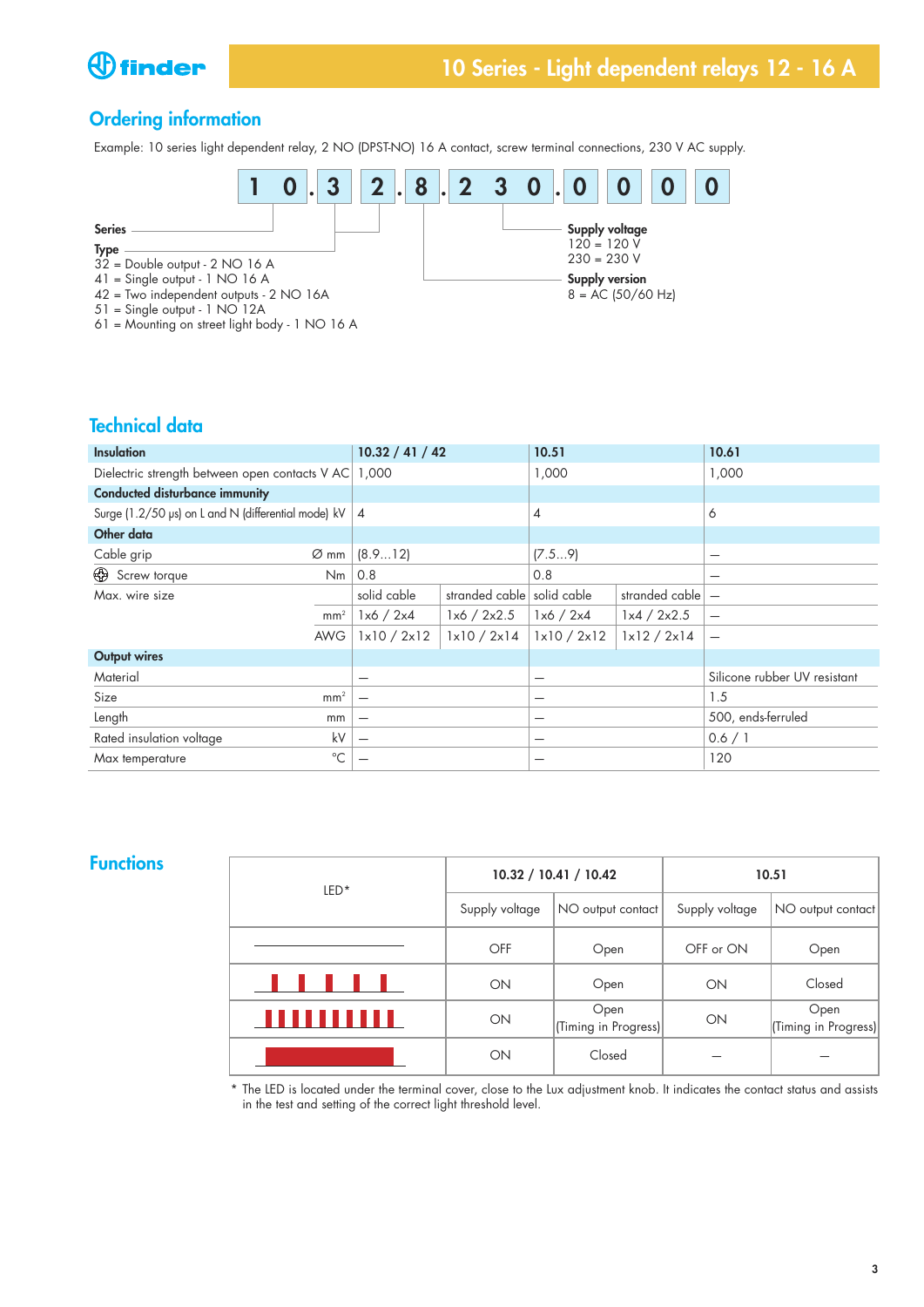

### **Wiring diagrams**